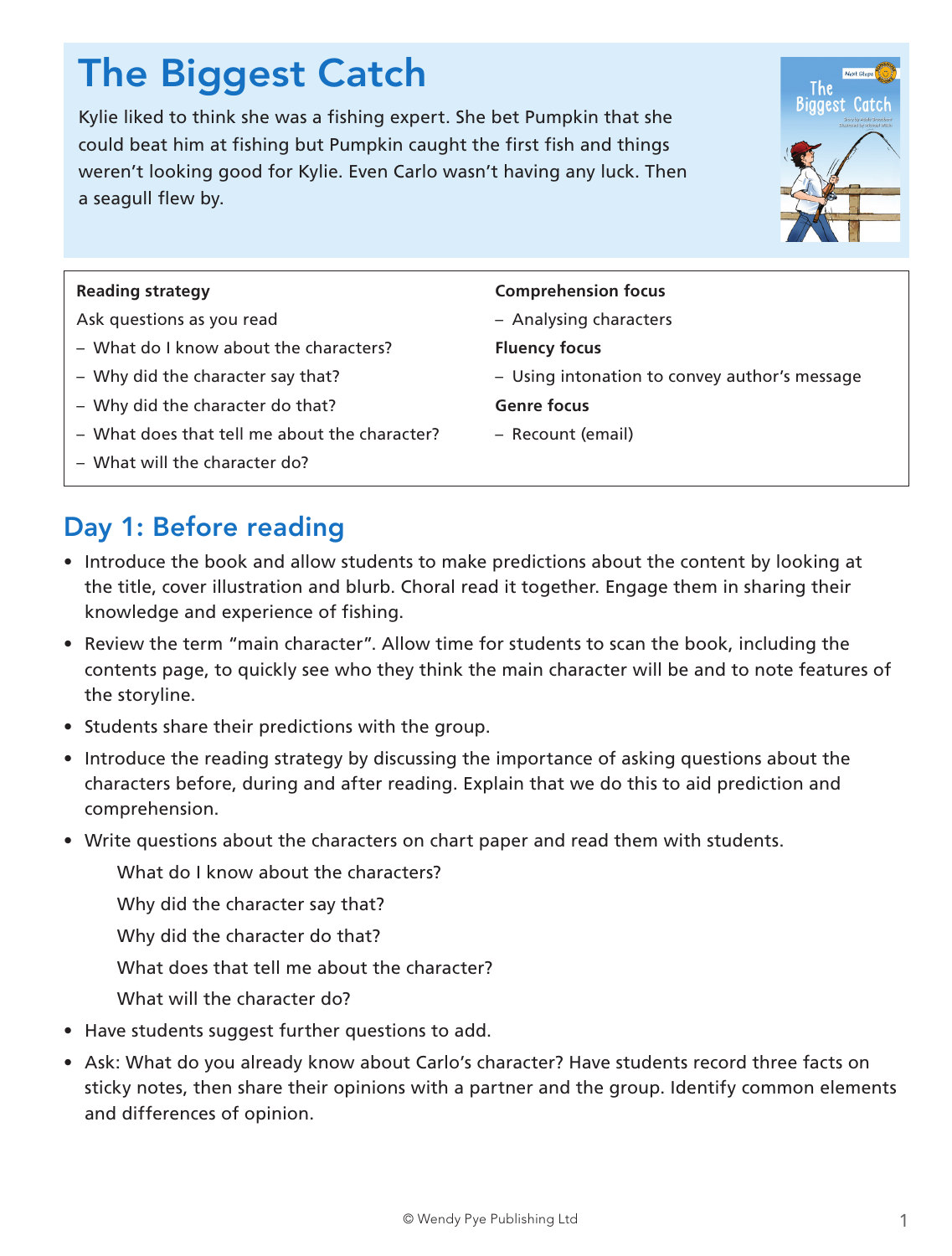# During reading

- Read the title for Chapter 1 and ask: What do you think this chapter will be about? Discuss responses.
- Discuss the importance of identifying who is telling a story (voice), then have students identify the narrator of *The Biggest Catch*. Encourage students to justify their choice using evidence or keywords from the text.
- Jointly describe Carlo's attitude using new and interesting words, e.g. "*in her telltale voice*".
- Reread the chapter with students, then ask: Do you think Carlo will feel like this throughout the story? Why or why not?
- Discuss the way Kylie speaks and highlight features by rereading excerpts together, e.g. "*I'll tell Mum*".
- Have students choral read Chapter 1 together.
- Students scan the Chapter 2 heading and illustrations and predict how Carlo will feel about skateboarding now that Pumpkin is there. Encourage them to justify their opinions.
- Read the text to students, then choral read it together. Discuss the change in Carlo's attitude.
- Allow time for students to refer to their sticky-note facts about Carlo.

## After reading

• Read Worksheet A and model how students can use excerpts from the text to record information about Carlo in Chapters 1 and 2.

### Fluency focus

Read *Pumpkin's Email* or *Kylie's Rap* to students. Discuss how a reader uses their voice when reading to an audience. Have students read *Pumpkin's Email*. They practise using intonation to convey the author's message.

### Vocabulary and spelling activities Goals

To develop understanding about:

- kn letter pattern
- short /a/ vowel sound
- prefixes re- and un-
- sounding out words when writing

#### Activity 1 kn letter pattern

Write the word *knot* on the board. Say the word and discuss the use of the silent k in the letter pattern kn. Repeat the process with the word *knee*. Find other words with the same letter pattern in the text, e.g. *knows, knuckles, knife*. Record and read the words. Students find other words with the same letter pattern. Add these to the list and read the words together. Underline the silent k in each word.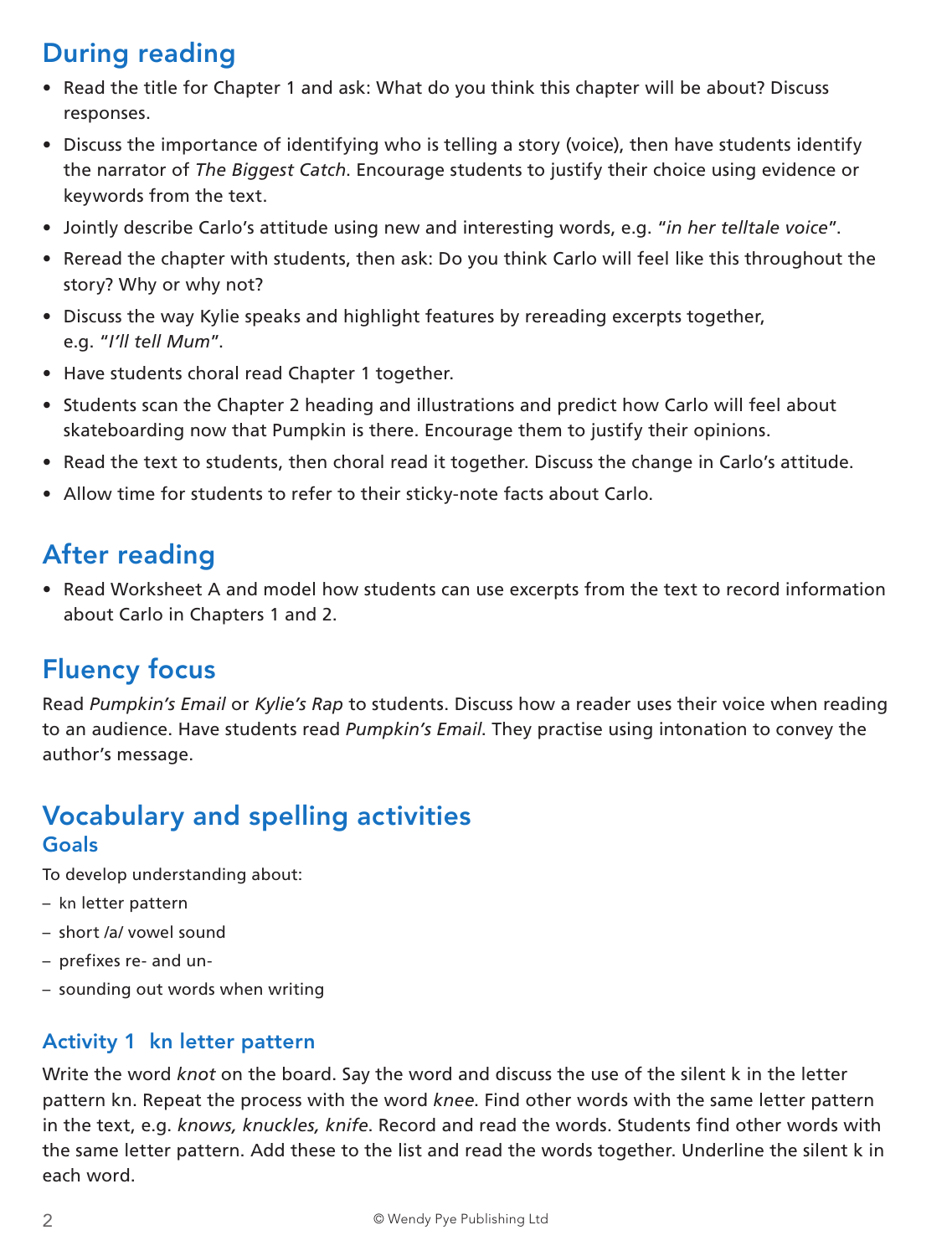### Activity 2 Short /a/ vowel sound

Write the words *catch* and *flathead* on the board. Say and spell the words together then identify the sound made by the a in each word. Have pairs of students find other words with the short /a/ vowel sound in the text, e.g. *practice, Superman, barramundi, flapping, dragging, grabbed, untangled, map*. Have students share and compare their lists of words. Combine the lists to make one list for the text. Arrange the words in alphabetical order.

### Activity 3 Prefixes re- and un-

Write *rebaited* on the board. Break the word into smaller parts, *re + baited = rebaited*. Discuss what re means and how it changes the meaning of *baited*. Review the term prefix and brainstorm a list of words beginning with the prefix re-. Students copy the list. Write *untangled*. Identify the prefix un- and make a list of words beginning with un-. Discuss what un means and how it changes the meaning of *tangled*. Brainstorm, record and read together a list of words with the prefix un-.

### Activity 4 Sounding out words when writing

Discuss the importance of applying a range of spelling strategies when we write: automatically recall spellings of high-frequency words; writing a word out in different ways to see which version looks right; sounding out as we write so that all sounds in words are represented by a letter or letter pattern; applying spelling rules. Demonstrate how to sound out a word when writing, then conduct a guided dictation session where you and students sound out the words they need to write together. Include words with a range of letter blends. Encourage students to think aloud as they write. Tell them to ask themselves questions such as, Does that look right? Could I use different letters for that sound? Read a sentence for students to write. Then dictate the sentence and focus on sounding out the syllables in each word so students can hear the individual sounds. Have students compare their written versions of the sentence and discuss how sounding out words when you write helps you.

## Day 2: Before reading

- Explain how asking questions about characters aids prediction and comprehension. Read the chart of questions together.
- Involve students in orally retelling the story so far through Carlo's eyes.
- Allow time for students to check the next two chapter headings, then record a prediction about Carlo on sticky notes.

## During reading

- Read Chapter 3 to students, then choral read it together, stopping at appropriate places to pose questions about the characters. Ask: What do you think Maddy was going to do? Do you think Kylie was going to be much help?
- Repeat the process for Chapter 4 after orally predicting who will win the competition. Ask: Do you think Pumpkin and Curly were being fair? Do you think Carlo is confident?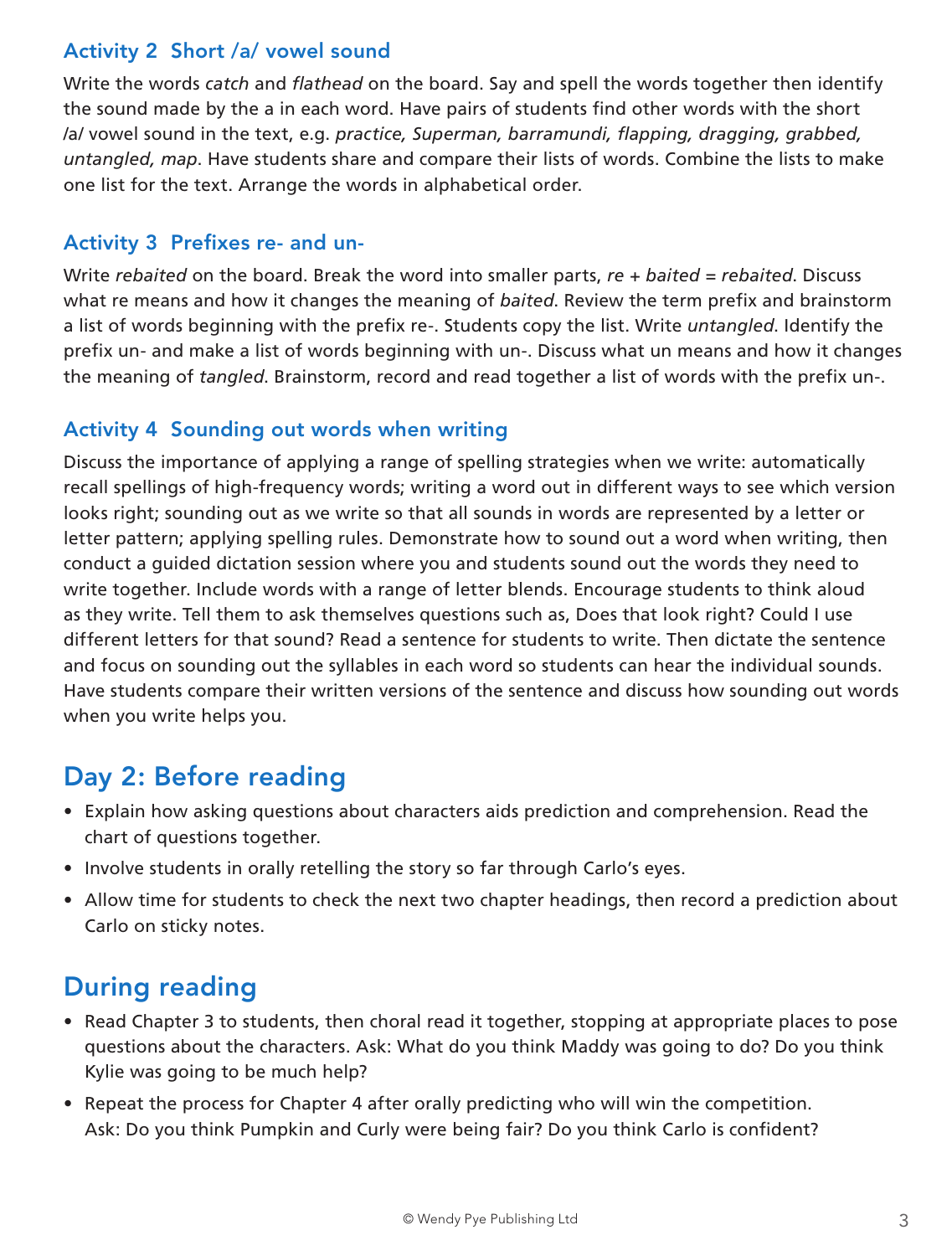# After reading

• Explain expectations for Chapters 3 and 4 on Worksheet A and encourage students to find examples of their own.

### The rap: rhythm, rhyme and repetition Goals

- To provide a forum for meaningful reading practice
- To use rhythm, rhyme and repetition and shared reading experiences to build students' confidence
- To further develop students' ability to read keywords automatically

#### Activity 1 Introduce the rap

Read *Kylie's Rap* with students. Volunteers read the rap independently.

#### Activity 2 Perform the rap: body percussion

Encourage students to perform word or sound percussion in time with the rhythm of the rap. Pairs of students create a set of movements to perform as they read the rap.

### Activity 3 Identify rhyme

Students identify the rhyming words in each verse. Take special note of the last verse – *barramundi/Sunday*. Say: How would you make these rhyme? Work together to write another version of the rap using two other rhyming words. Students perform the new raps together.

#### Activity 4 Create a new rap

Students work together to write a new rap about catching a fish using the same rhyming pattern and rhythm.

#### Activity 5 Make a readers' theatre script

Pairs of students decide which lines/words each one will read individually and which lines/words they will read together. They use highlighting pens of different colours to mark their sections of the script so it is easy to remember which lines they need to read. They perform their rap for the class.

### Day 3: Before reading

- Review the reading strategy by inviting students to recall questions they can ask themselves about characters before, during and after reading.
- Involve students in summarising what they know about Carlo in this story after allowing time for them to refer to their sticky-note predictions about him and the information on Worksheet A.
- Discuss how knowing and analysing characters aids prediction and comprehension.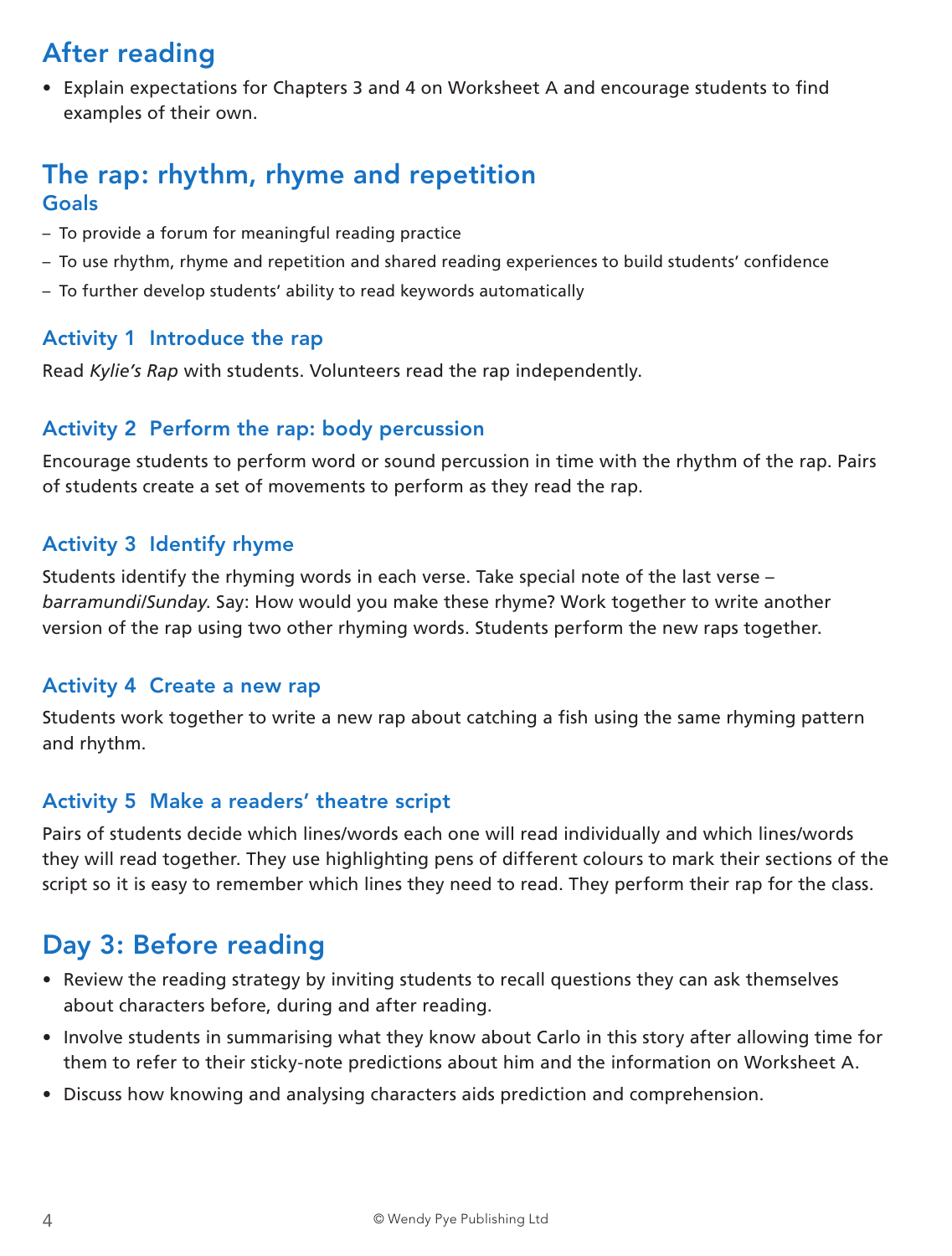# During reading

- Read Chapter 5 to students, then choral read it together. Discuss the way Carlo responded when he caught the small herring. Ask: Why did Maddy say not to cut the line? Why were the words "*the biggest catch*" so important?
- Encourage diversity of opinion and allow time for students to voice their ideas and opinions and demonstrate respect for differing views.

# After reading

• Discuss expectations for Chapter 5 on Worksheet A. Have students complete the task.

### All about emails Goals

- To read and write an email
- To identify and discuss the features of an email

Emails can be written to share good news, bad news, ask a question, or express the writer's feelings or opinions about something. They are sent electronically and are received anywhere in the world almost immediately. Photos and scanned documents can be attached to the email.

- Ask: Has anyone sent an email? What do you know about emails? Tell students about email etiquette which includes a clear subject line; a greeting; good grammar and spelling. It is important to check that the address you have entered is correct. It is polite to reply to an email promptly.
- Involve students in discussing their own emailing habits who they send them to and what they are about.
- Allow time for students to read Pumpkin's email. Introduce Worksheet B. Reread Pumpkin's email together and model how to add some text to each paragraph. Encourage students to be descriptive and use new and interesting words in their writing when completing Worksheet B.
- Discuss the operation and screen displays of the email service the school uses for writing, sending, receiving, saving, deleting and printing email.
- Reread Pumpkin's email and say: We could use this format to help us compose and send an email.
- Identify the different features at the top of an email and highlight the purpose of the subject section.
- Model how to compose and send the email. Match students with an email partner and review school requirements for sending email.
- Remind students to keep their emails brief; to sound out words when writing; to use spelling and grammar checks.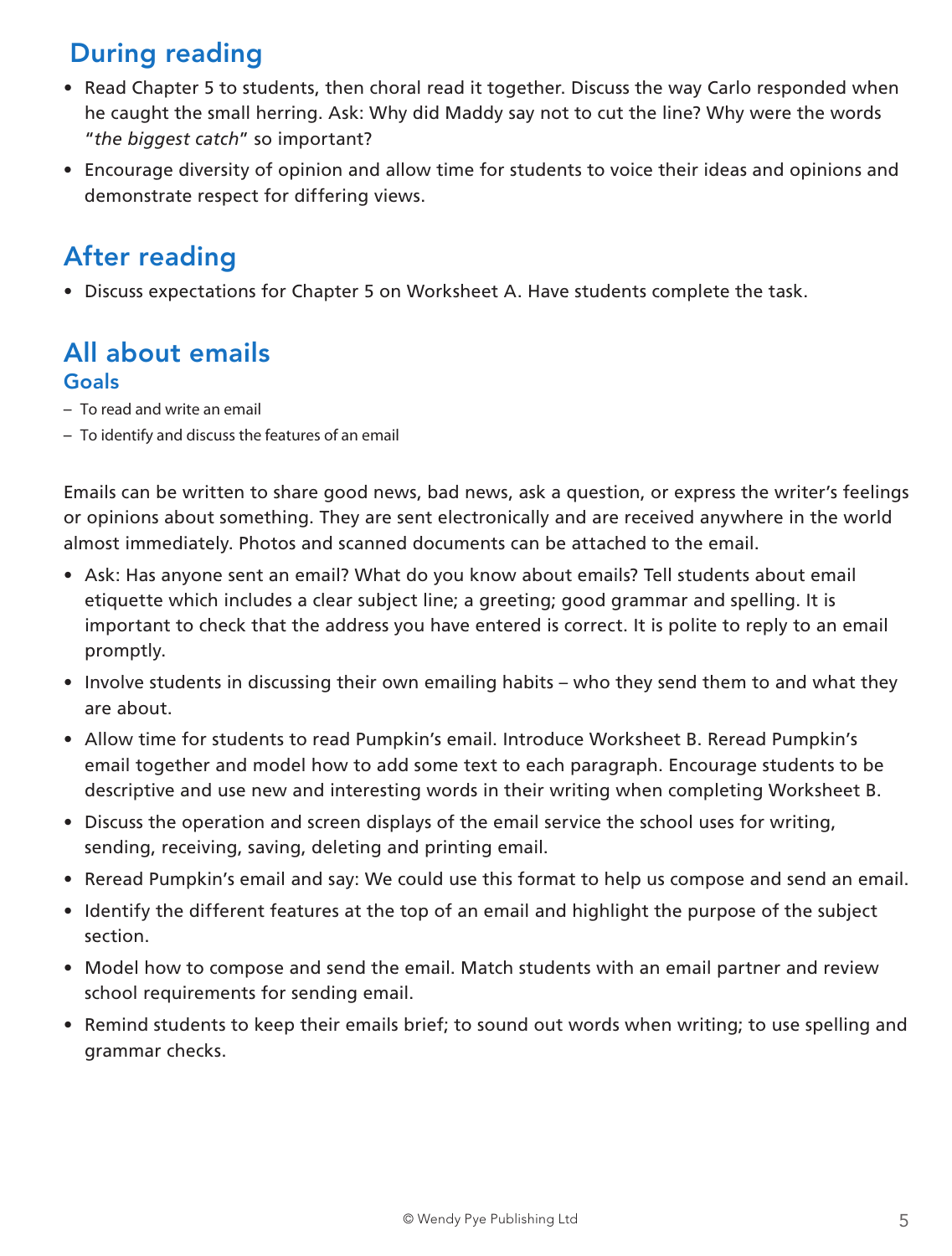# The Biggest Catch

### Worksheet A Analysing characters

Name: \_\_\_\_\_\_\_\_\_\_\_\_\_\_\_\_\_\_\_\_\_\_\_\_\_\_\_\_\_\_\_\_\_\_\_\_\_\_\_\_\_\_\_\_ Date: \_\_\_\_\_\_\_\_\_\_\_\_\_\_\_\_\_\_\_\_\_

Complete the boxes to analyse Carlo's behaviour.

| Chapter                  | <b>Action</b> | <b>Dialogue and thoughts</b> | <b>Feelings</b> |
|--------------------------|---------------|------------------------------|-----------------|
| <b>Chapter 1</b>         |               |                              |                 |
| <b>Telling Tales</b>     |               |                              |                 |
|                          |               |                              |                 |
|                          |               |                              |                 |
|                          |               |                              |                 |
|                          |               |                              |                 |
| Chapter 2                |               |                              |                 |
| <b>Fishing Challenge</b> |               |                              |                 |
|                          |               |                              |                 |
|                          |               |                              |                 |
|                          |               |                              |                 |
|                          |               |                              |                 |
| <b>Chapter 3</b>         |               |                              |                 |
| <b>The Referee</b>       |               |                              |                 |
|                          |               |                              |                 |
|                          |               |                              |                 |
|                          |               |                              |                 |
|                          |               |                              |                 |
| <b>Chapter 4</b>         |               |                              |                 |
| <b>The Flathead</b>      |               |                              |                 |
|                          |               |                              |                 |
|                          |               |                              |                 |
|                          |               |                              |                 |
|                          |               |                              |                 |
| <b>Chapter 5</b>         |               |                              |                 |
| The Biggest Catch        |               |                              |                 |
|                          |               |                              |                 |
|                          |               |                              |                 |
|                          |               |                              |                 |
|                          |               |                              |                 |